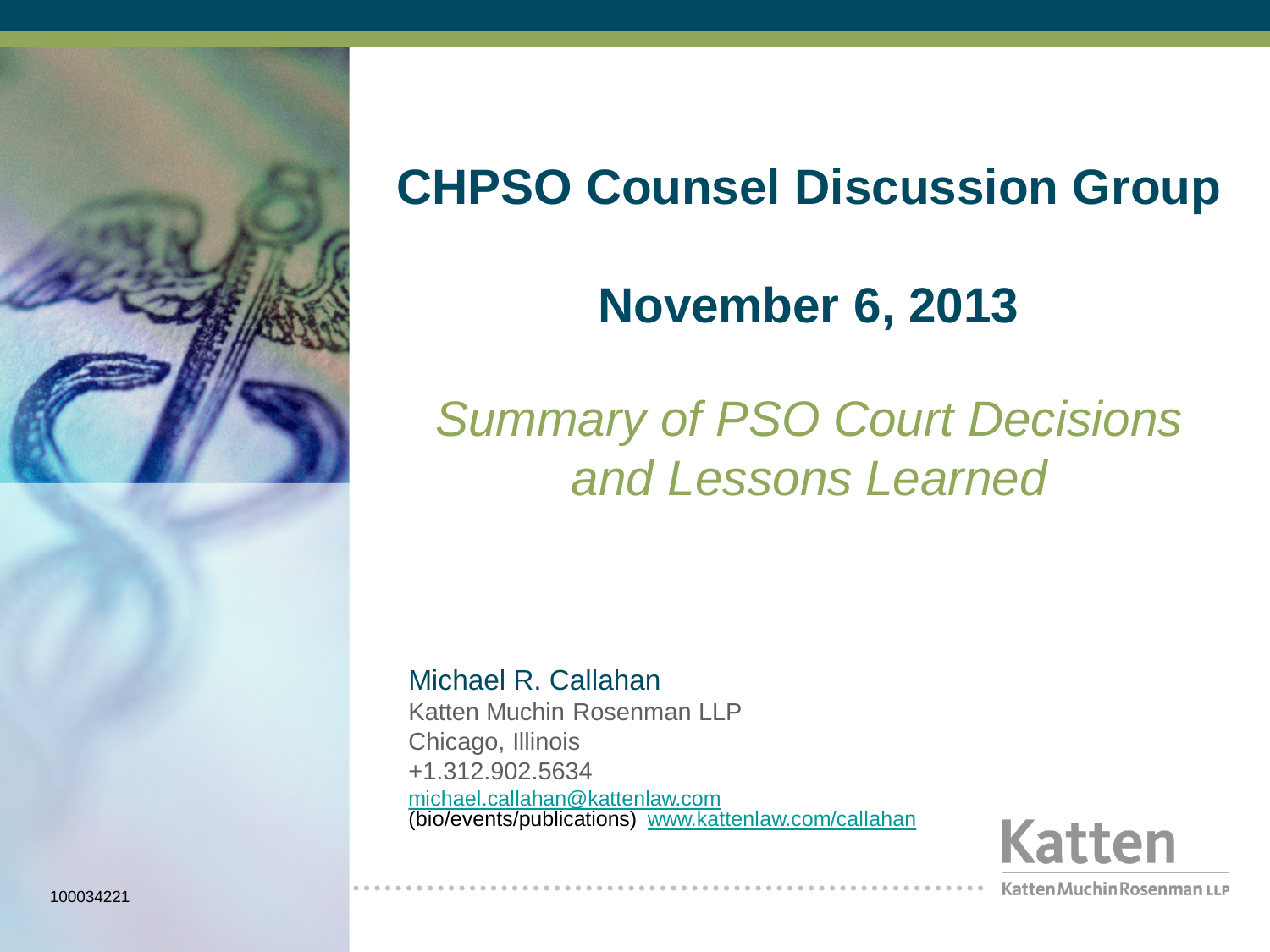- On July 1, 2010, Walgreens was served with separate subpoenas requesting "all incident reports of medication errors" from 10/31/07 through 7/1/10, involving three of its pharmacists who apparently were under investigation by the Illinois Department of Professional Regulation ("IDFPR") and the Pharmacy Board.
- Walgreens, which had created The Patient Safety Research Foundation, Inc. ("PSRF"), a component PSO that was certified by AHRQ on January 9, 2009, only retained such reports for a single year. What reports it had were collected as part of its PSES and reported to PSRF.

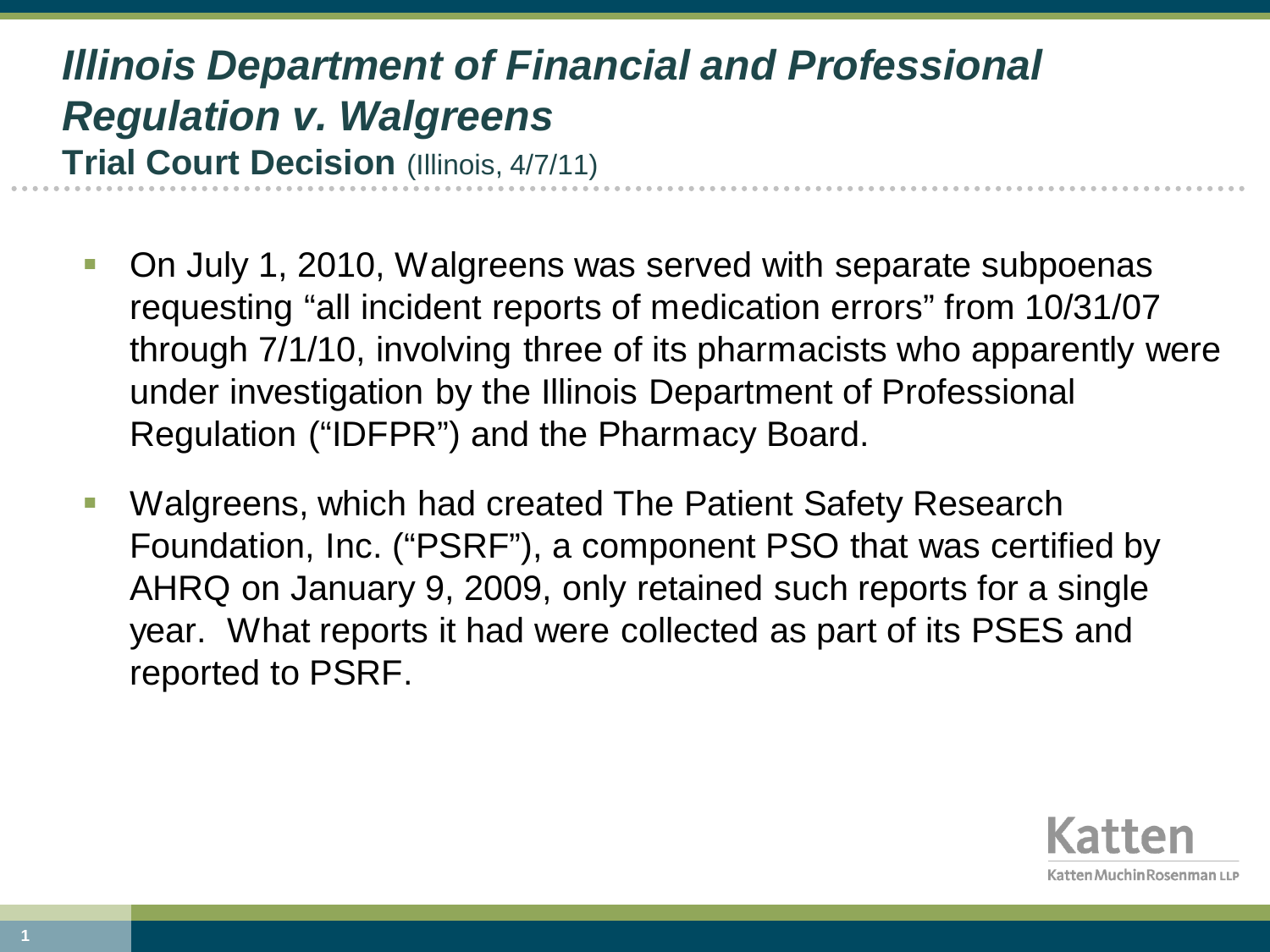**-** Consequently, Walgreens declined to produce the reports arguing they were PSWP and therefore not subject to discovery under the PSQIA.

- The IDFPR sued Walgreens which responded by filing a Motion to Dismiss.
- **Although the IDFPR acknowledged that the PSQIA preempts** conflicting state law, it essentially argued that Walgreens had not met its burden of establishing that:
	- That the incident report was actually or functionally reported to a PSO; and
	- That the reports were also not maintained separately from a PSES thereby waiving the privilege.

Katten Muchin Rosenman เเ.ค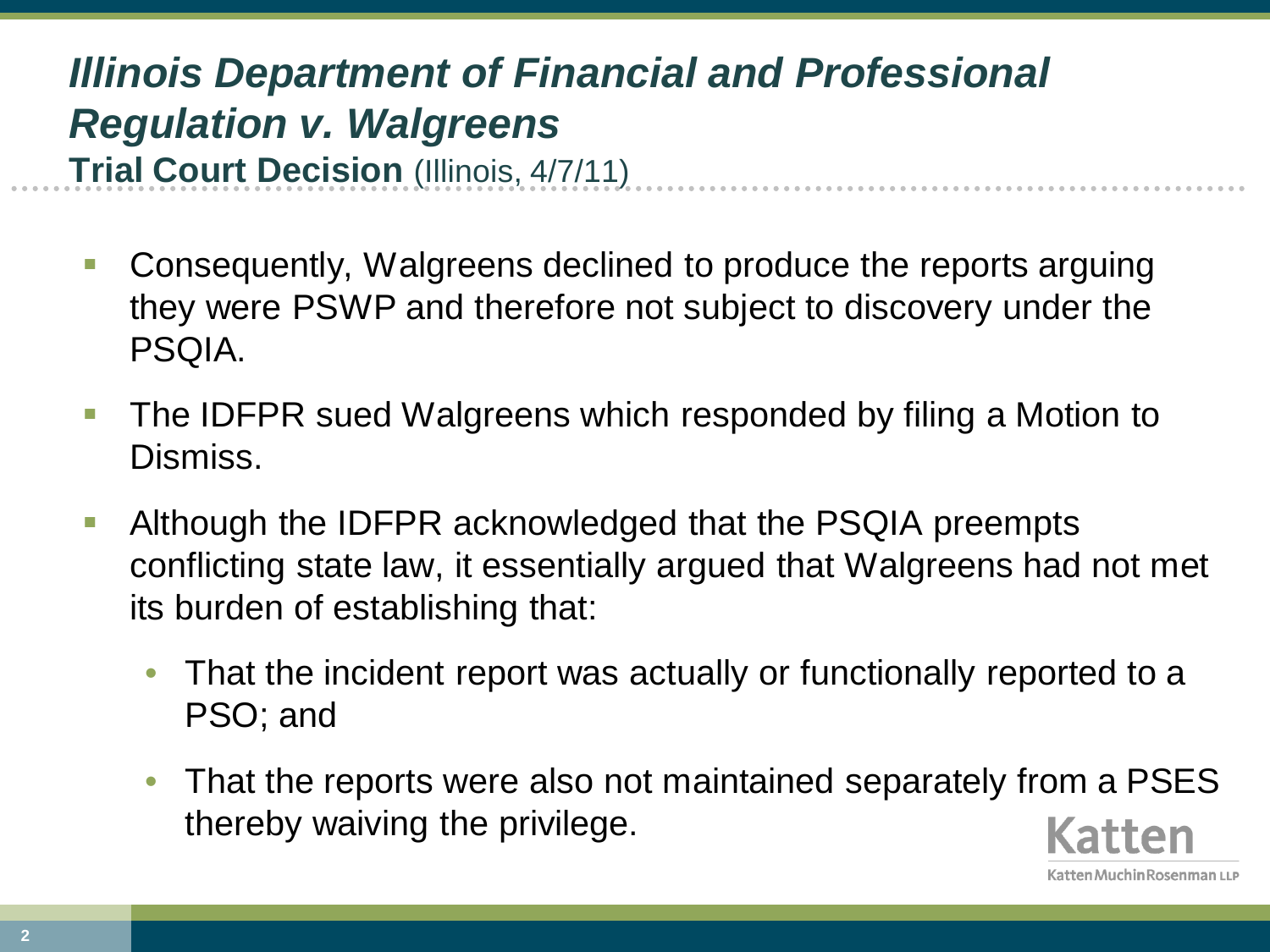- Walgreens submitted affidavits to contend that the responsive documents were collected as part of its Strategic Reporting and Analytical Reporting System ("STARS") that are reported to PSRF and further, that it did not create, maintain or otherwise have in its possession any other incident reports other than the STARS reports.
- **IDFPR had submitted its own affidavits which attempted to show that** in defense of an age discrimination case brought by one of its pharmacy managers, Walgreens had introduced case inquiry and other reports similar to STARS to establish that the manager was terminated for cause.

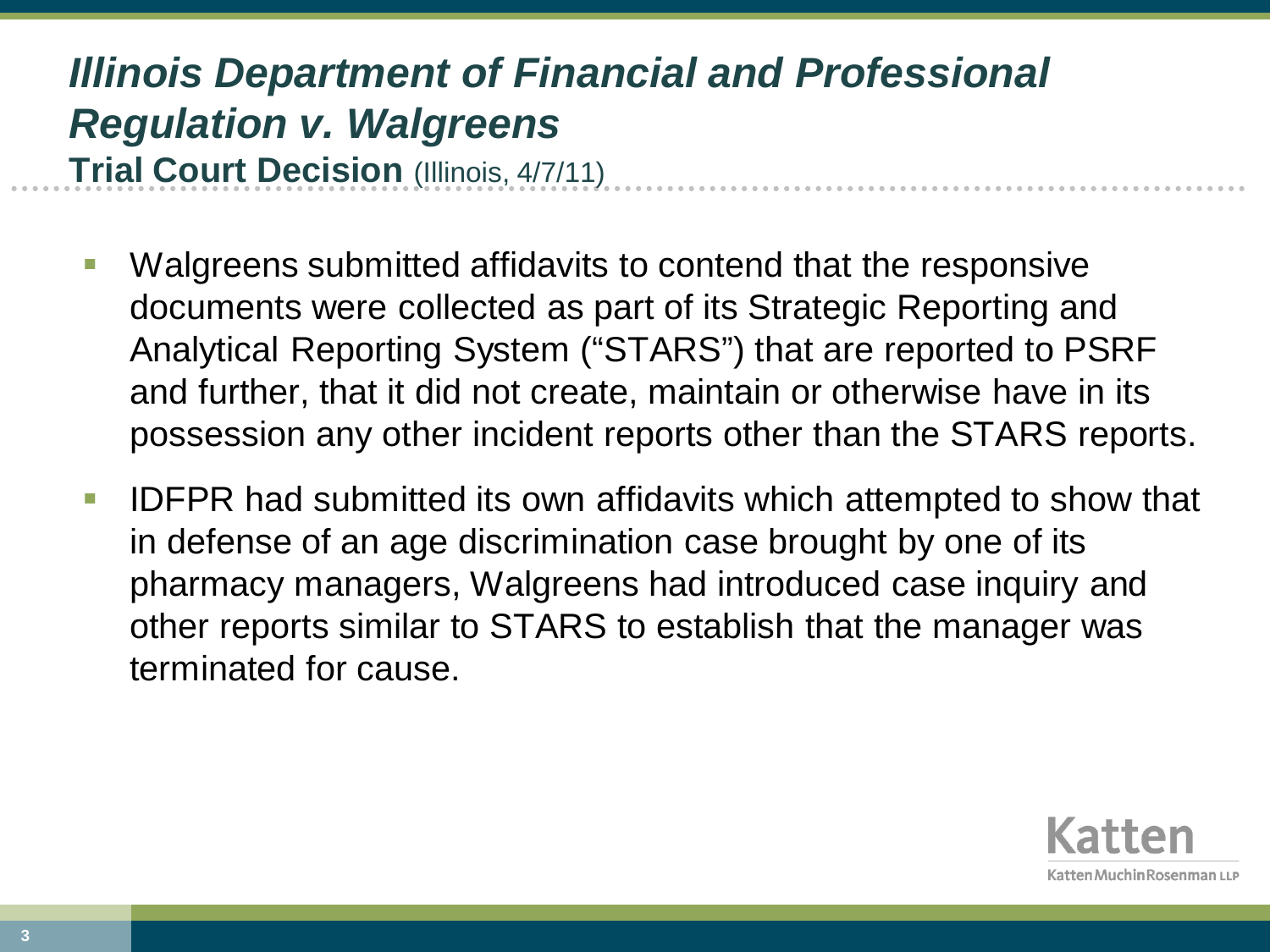- IDFPR argued that this served as evidence that reports, other than STARS reports existed and, further, that such reports were used for different purposes, in this case, to support the manager's termination.
	- It should be noted that these reports were prepared in 2006 and 2007.
- Trial court ruled in favor of Walgreens Motion to Dismiss finding that: "Walgreens STARS reports are incident reports of medication errors sought by the Department in its subpoenas and are patient safety work product and are confidential, privileged and protected from discovery under The Federal Patient Safety and Quality

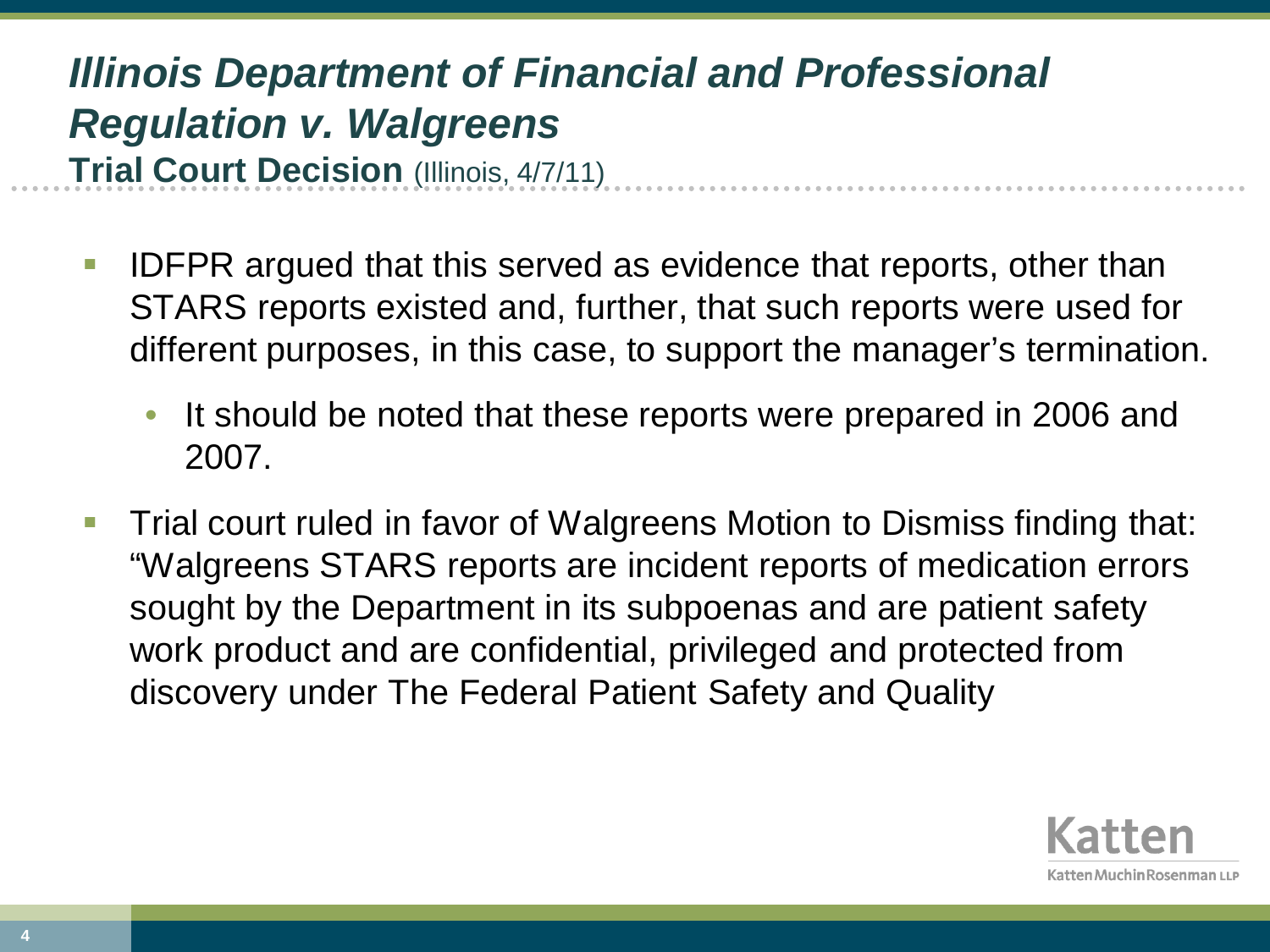Improvement Act (citation), which preempts contrary state laws purporting to permit the Department to obtain such reports. . . ."

- The IDFPR appealed and oral argument before the 2nd District Illinois Appellate Court took place on March 6, 2012.
- Two amicus curiae briefs were submitted in support of Walgreens by numerous PSOs from around the country including the AMA.
- On May 29, 2012, the Appellate Court affirmed that the trial court's decision to dismiss the IDFPR lawsuit.

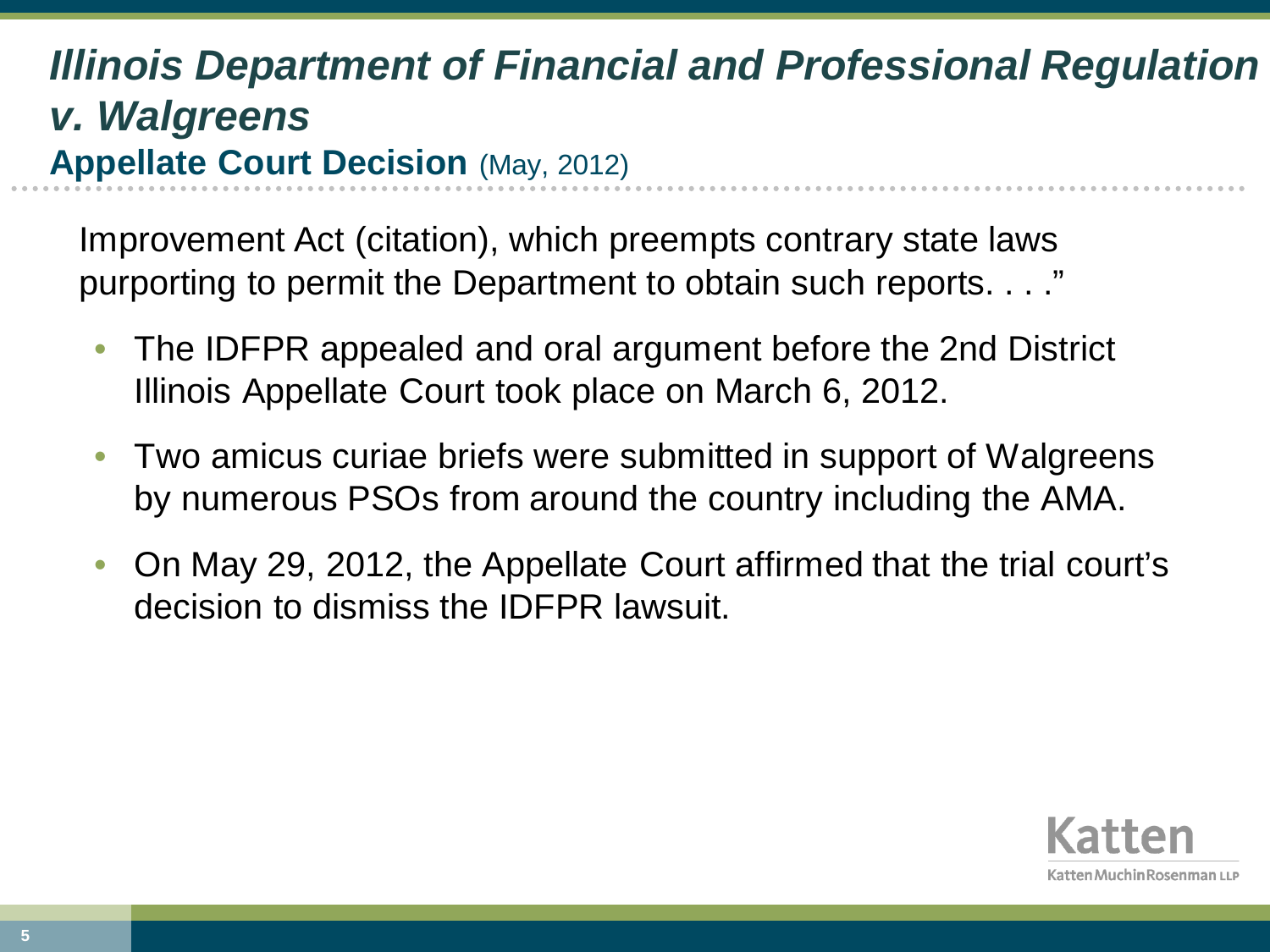"The Patient Safety Act 'announces a more general approval of the medical peer review process and more sweeping evidentiary protections for materials used therein' *KD ex rel. Dieffebach v. United States*, 715 F. Supp. 2d 587, 595 (D. Del. 2010). According to Senate Report No. 108-196 (2003), the purpose of the Patient Safety Act is to encourage a 'culture of' Safety 'and quality in the United States health care system by 'providing for broad confidentiality and legal protections of information collected and reported voluntarily for the purposes of improving the quality of legal protections of information collected and reported voluntarily for the purposes of improving the quality of medical care and patient safety.'

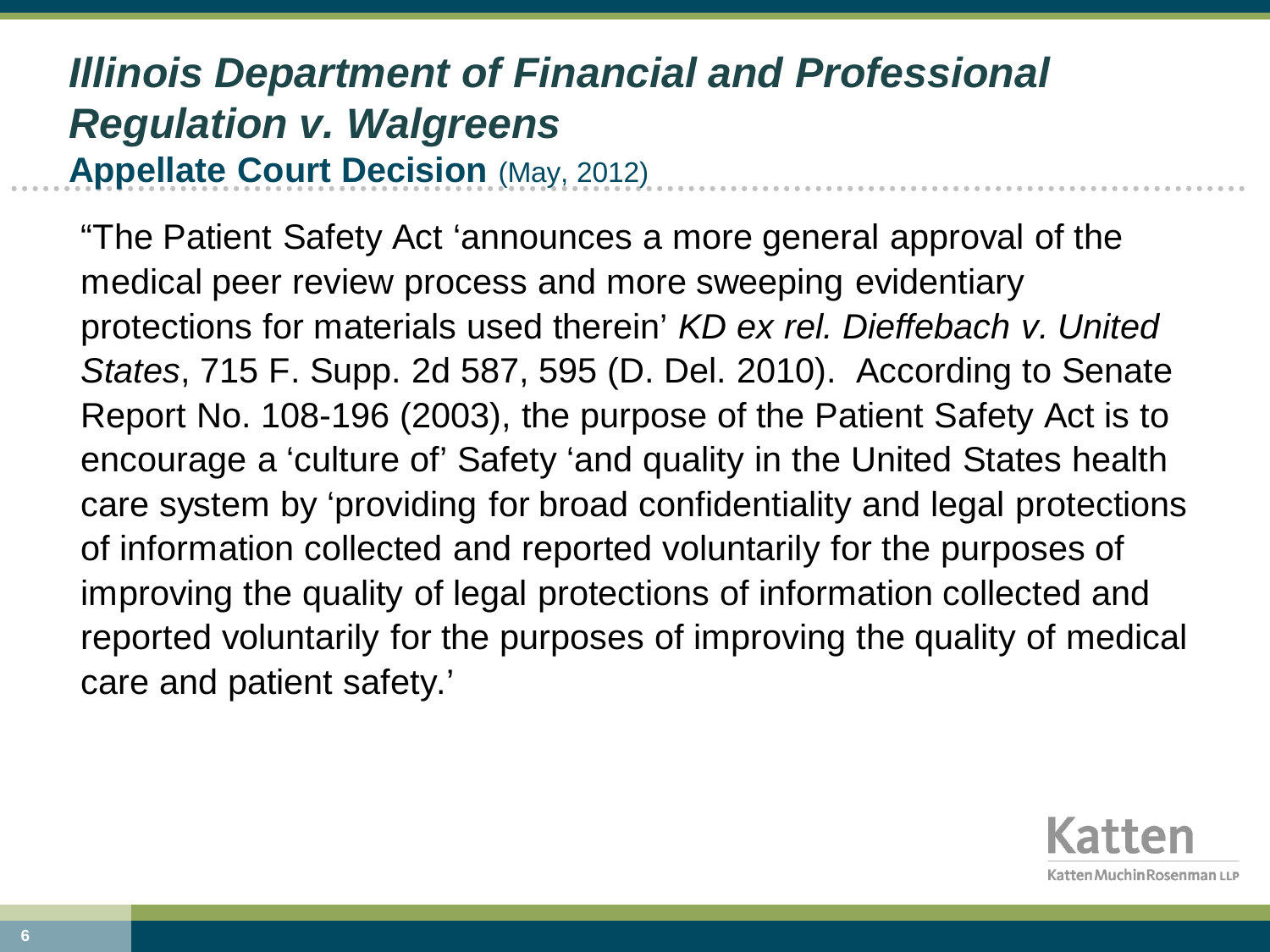The Patient Safety Act provides that 'patient safety work product shall be privileged and shall not be \*\*\*subject to discovery in connection with a Federal, State, or local civil, criminal, or administrative proceeding.' 42 U.S.C. § 299b-22(a)(2006). Patient safety work product includes any data, reports, records, memoranda, analyses, or written or oral statements that are assembled or developed by a provider for reporting to a patient safety organization and are reported to a patient safety organization. 42 U.S.C. §299b-21(7) (2006). Excluded as patient safety work product is 'information that is collected, maintained, or developed separately, or exists separately, from a patient safety evaluation system [PSO]'. 42 U.S.C. § 299b-21(7)(B)(ii) (2006)."

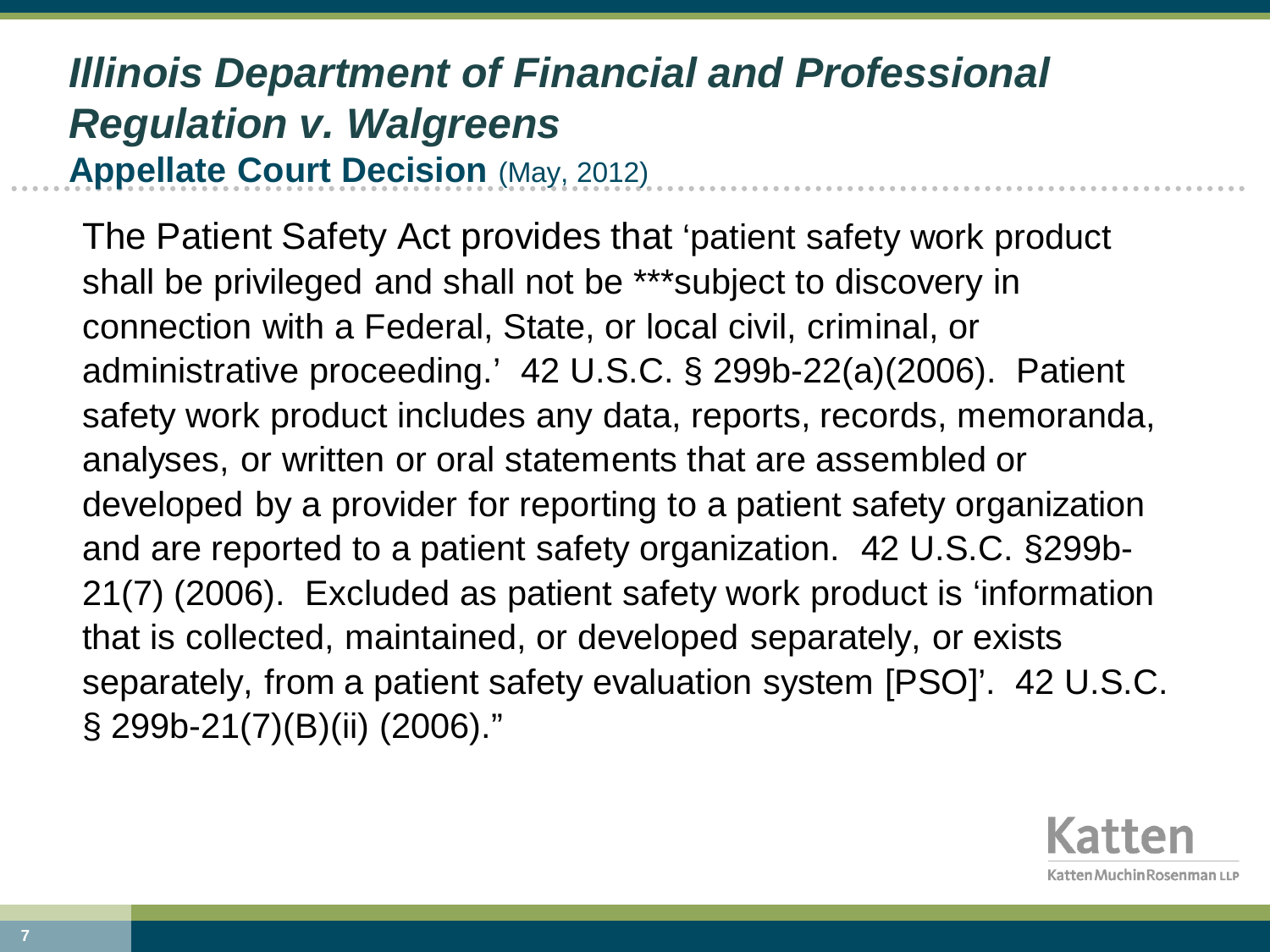- The court rejected the IDFPR's arguments that the STARS reports could have been used for a purpose other than reporting to a PSO or that other incident reports were prepared by Walgreens which were responsive to the subpoenas because both claims were sufficiently rebutted by the two affidavits submitted b Walgreens.
- Although the age discrimination suit (See *Lindsey v. Walgreen Co.* (2009 WL 4730953 (N.D. Ill. Dec. 8, 2009, aff'd 615 F. 3d 873 (7th Cir. 2010)) (per curium)) did identify documents used by Walgreens to terminate the employee.

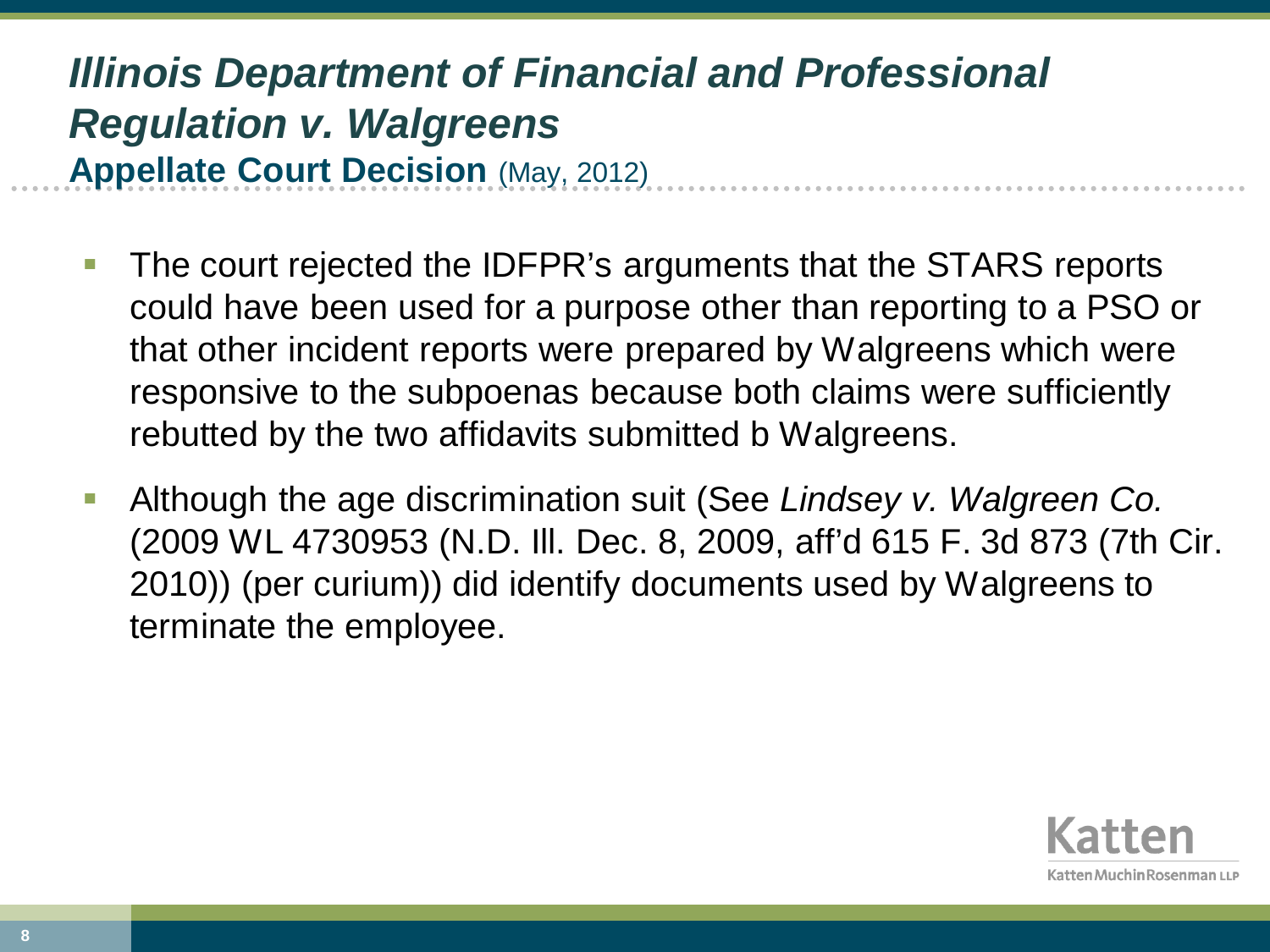- The court determined that these were "about policy violations, i.e., giving out medications for free and failing to follow directions from supervisors."
- Because none of these documents were considered "incident reports of medication error," which were the sole materials requested by the IDFPR, the court found them immaterial and affirmed the trial court's decision to grant Walgreens' motion to dismiss because no genuine issue of materials fact existed.

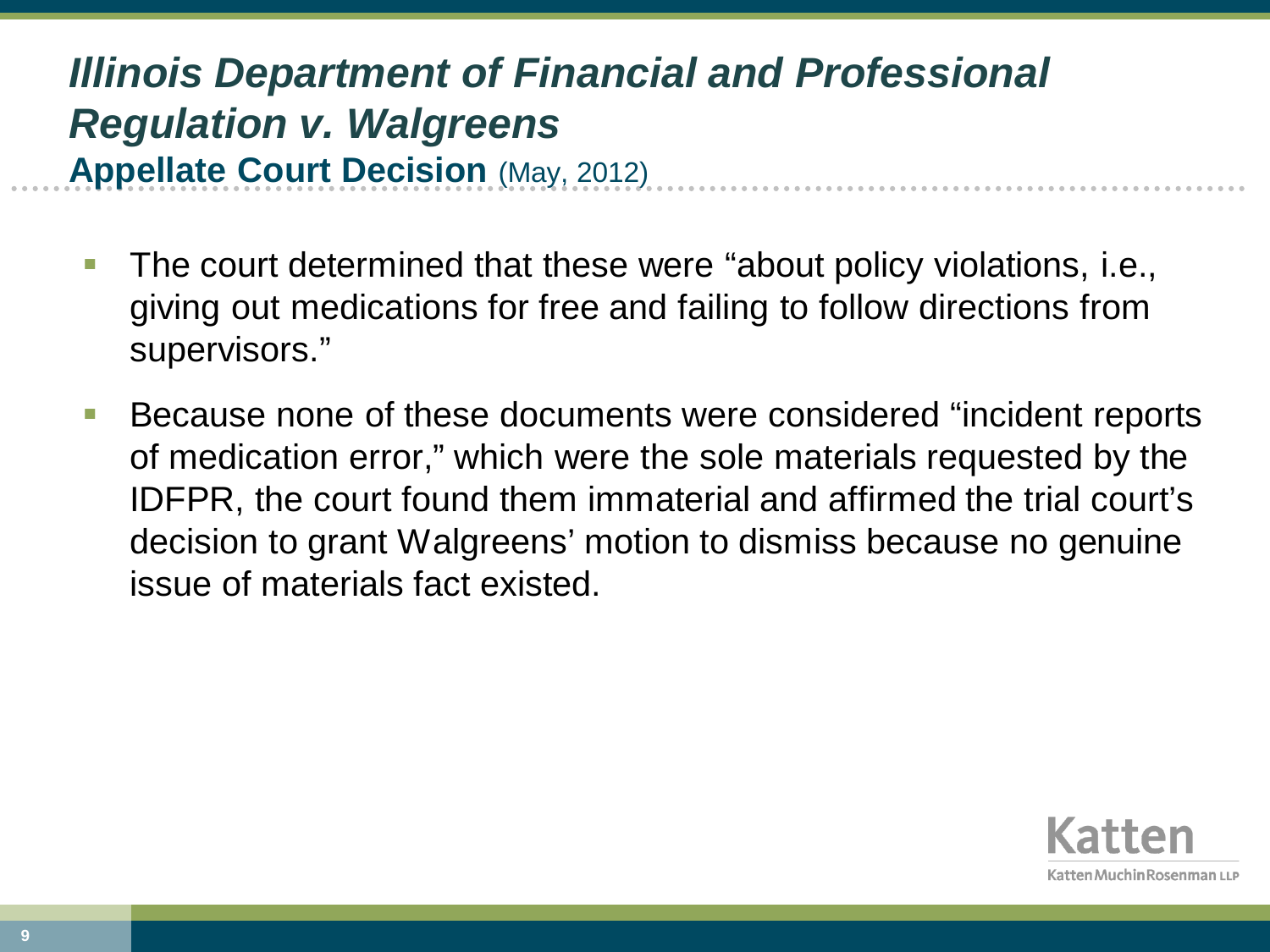## *Morgan v. Community Medical Center Healthcare System*  **Trial Court Decision** *(Pennsylvania, 6/15/2011)*

- Case involves a malpractice suit filed against a hospital claiming that it negligently discharged the plaintiff from the emergency room who had sustained injuries as a result of a motorcycle injury.
- **Plaintiff contends that he received IV morphine while in the ED but did** not receive any evaluation of his condition prior to discharge contrary to hospital policy. He subsequently walked out of the ED but fell, struck his head on concrete and was readmitted with a subdural hematoma.
- Plaintiff sought and obtained a trial court order for the hospital to produce an incident report regarding the event. The hospital appealed.

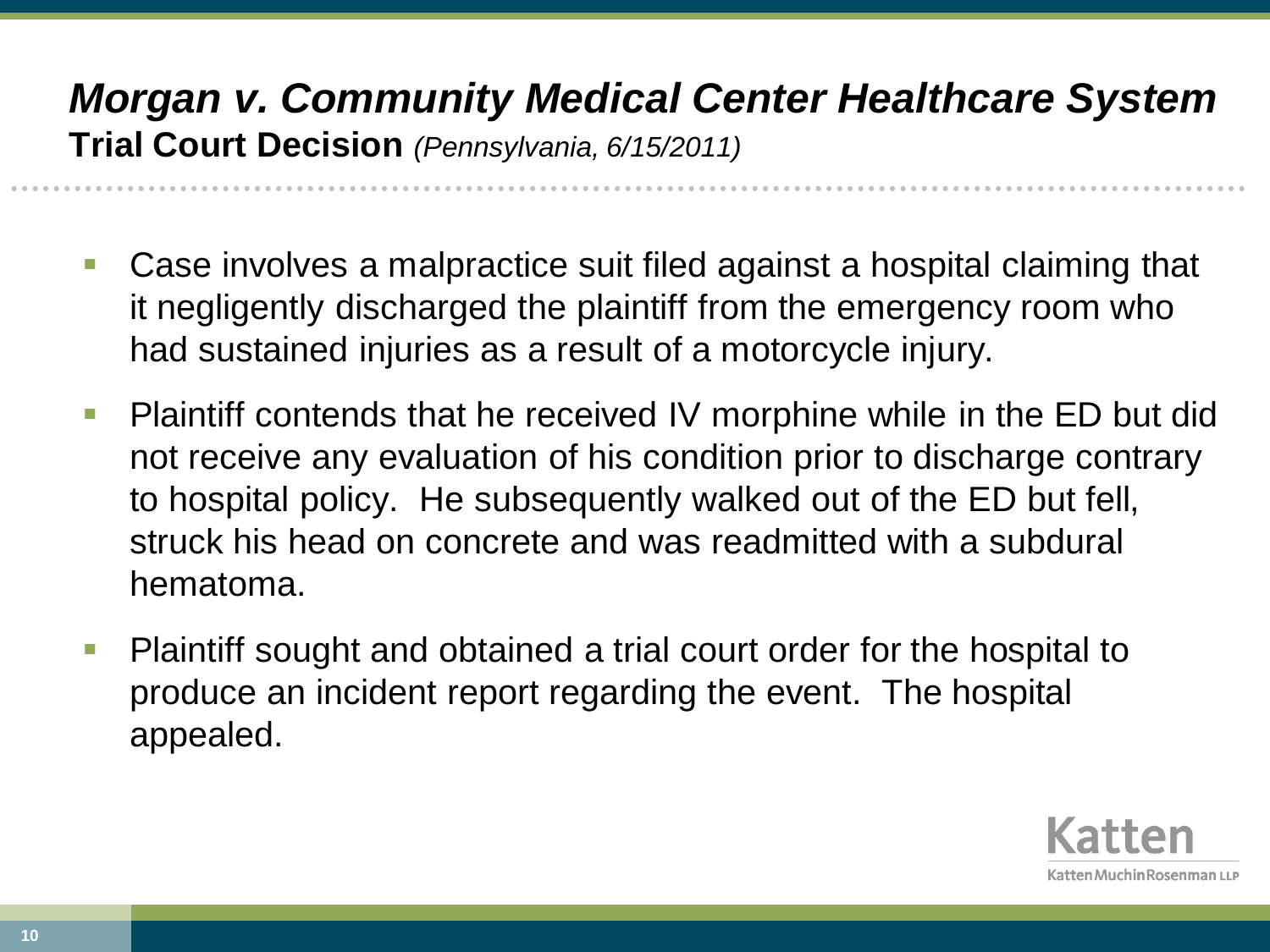## *Morgan v. Community Medical Center Healthcare System*  **Trial Court Decision** *(Pennsylvania, 6/15/2011)*

- Hospital argued that the incident report was privileged and not subject to discovery under both its state confidentiality statute and the PSQIA.
- With respect to the state statute, as is true in many states, the protection only applies if the hospital meets its burden of establishing that the report was solely prepared for the purpose of complying with the Pennsylvania Safety Act.
- Plaintiff argued, and the court agreed, that the report could have been prepared principally for other purposes such as for insurance, police reports, risk management, etc. and therefore the report was subject to discovery even if later submitted to a patient safety committee on the board of directors.

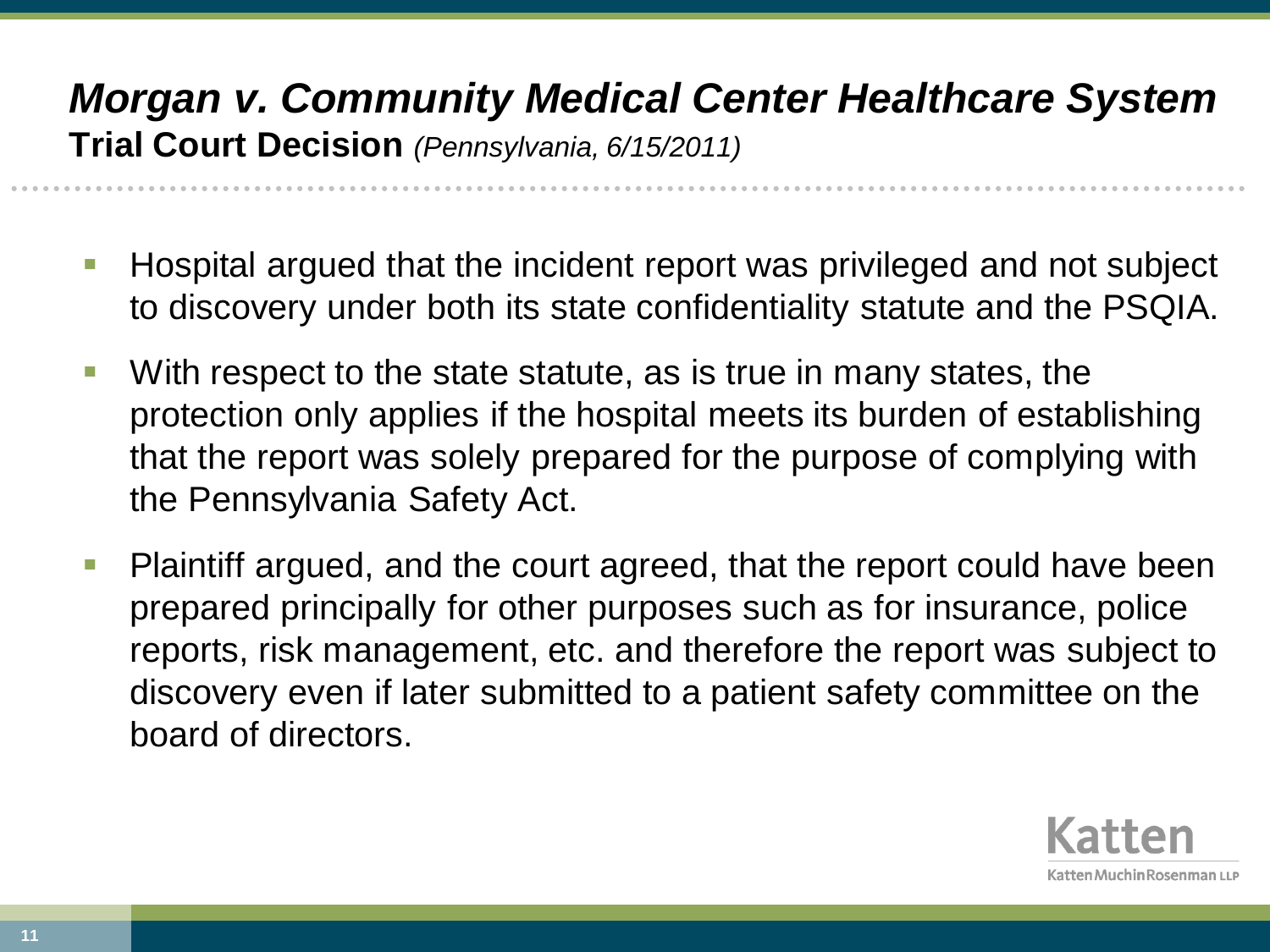## *Morgan v. Community Medical Center Healthcare System*  **Trial Court Decision** *(Pennsylvania, 6/15/2011)*

- With respect to the PSQIA, the court applied a similar analysis was the incident report collected, maintained or developed separately or does it exist separately from a PSES. If so, even if reported to a PSO, it is not protected.
- As with the state statute, court determined that hospital had not met its burden of establishing that the report "was prepared solely for reporting to a patient safety organization and not also for another purpose."

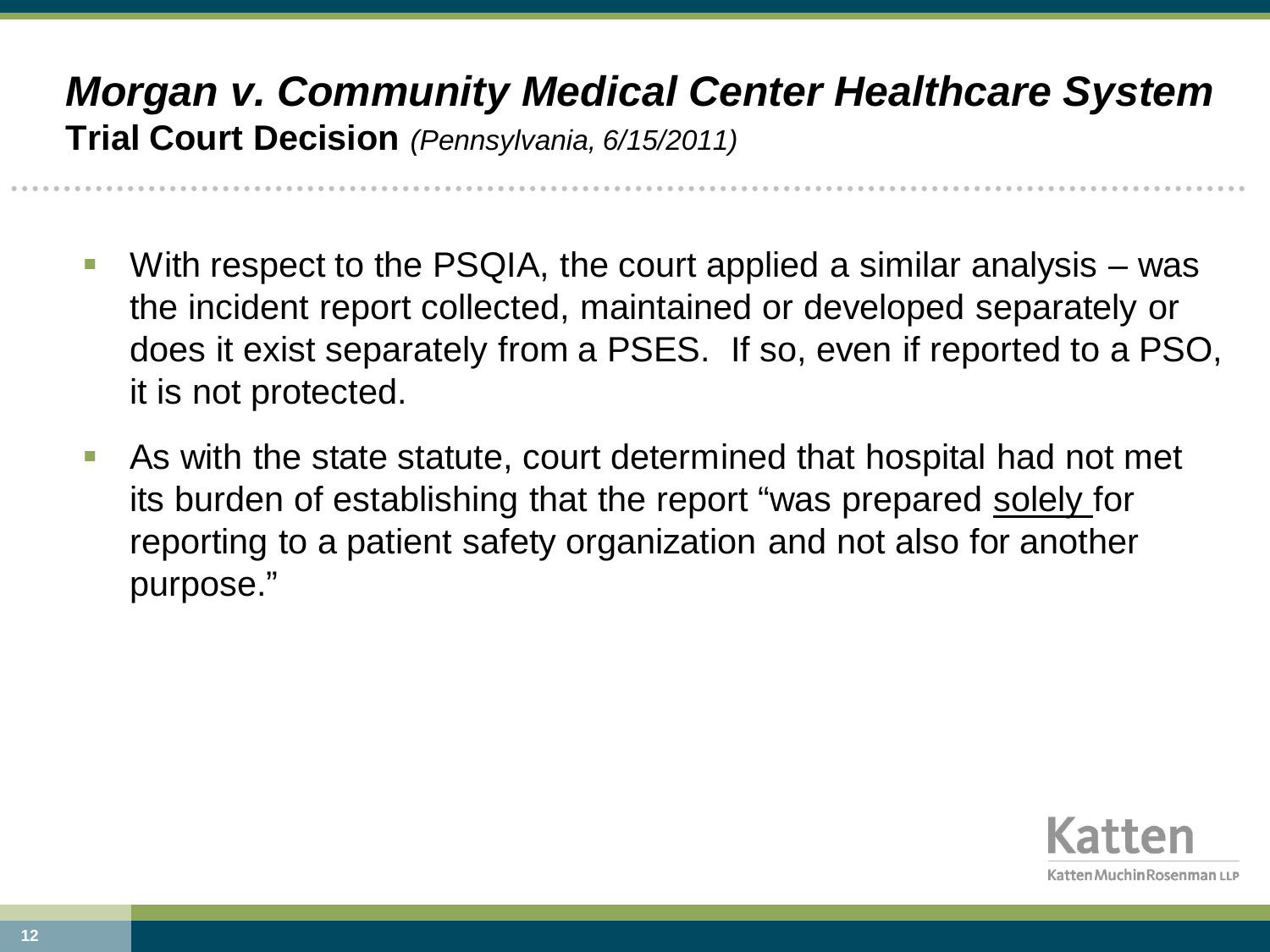- Case involved a medical malpractice action in which plaintiff sought to compel discovery of documents including sentinel event record and a root cause analysis prepared by defendant hospital.
- **Hospital asserted attorney-client communications, work product and** PSQIA protections.

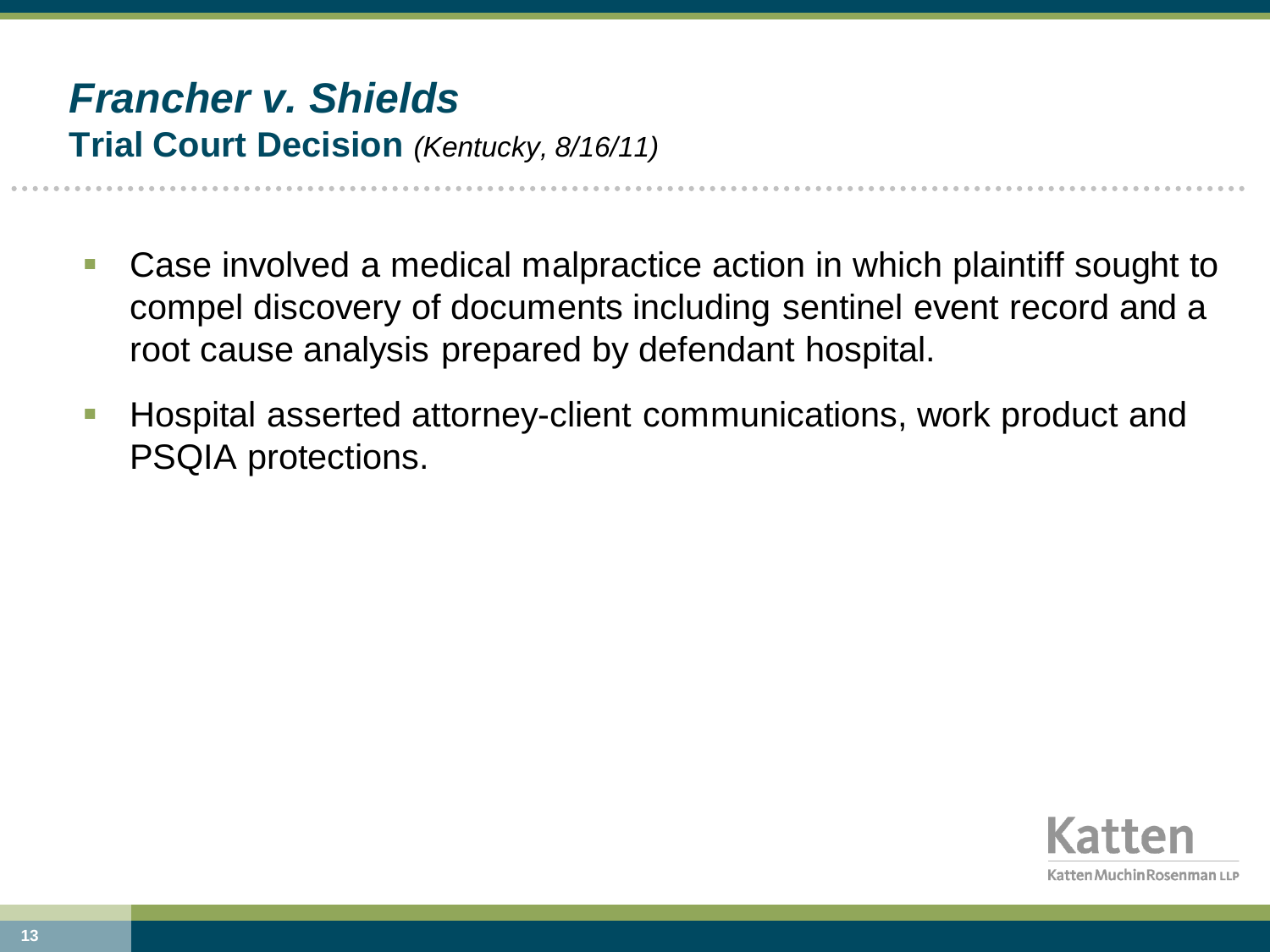- Keep in mind that the Kentucky Supreme Court has struck down three legislative attempts to provide confidentiality protection for peer review activity in malpractice cases.
- Because the requested documents were prepared for the "purpose of complying [with] [T]he Joint Commission's requirements and for the purpose of providing information to its patient safety organization", it was not intended for or prepared solely for the purpose rendering legal services and therefore, documents were not protected under any of the attorney-client privileges.

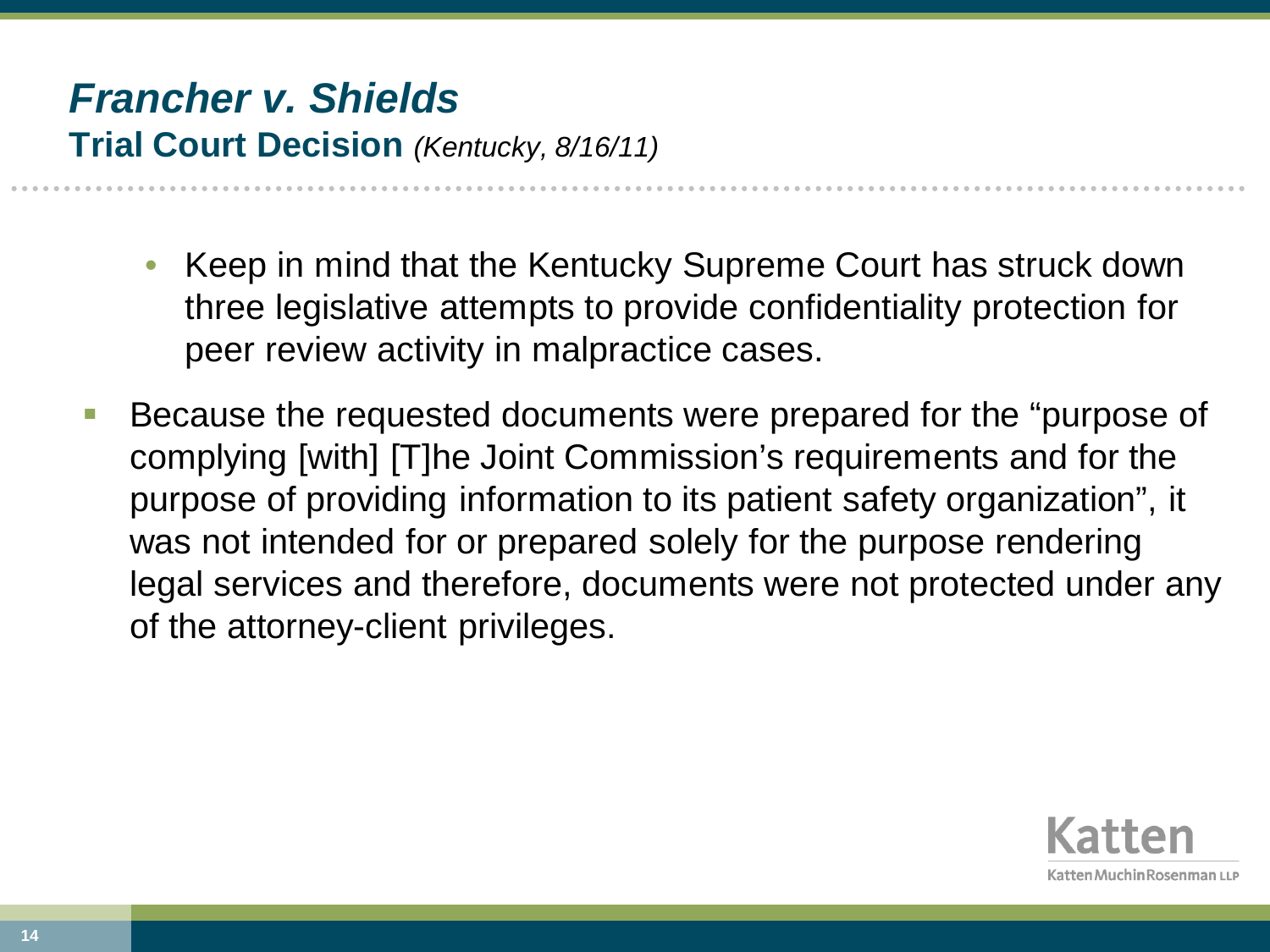- In noting that no Kentucky court had addressed either the issue of PSQIA protections or the issue of pre-emption, i.e., "a state law that conflicts with federal law is without effect", court cited favorably to *K.D. ex rel Dieffebach v. U.S.* (715 F Supp 2d 587) (D. Del. 2010).
- Although it did not apply the PSQIA in the context of a request to discover an NIH cardiac study, the **Francher** Court, citing to K.D., stated:

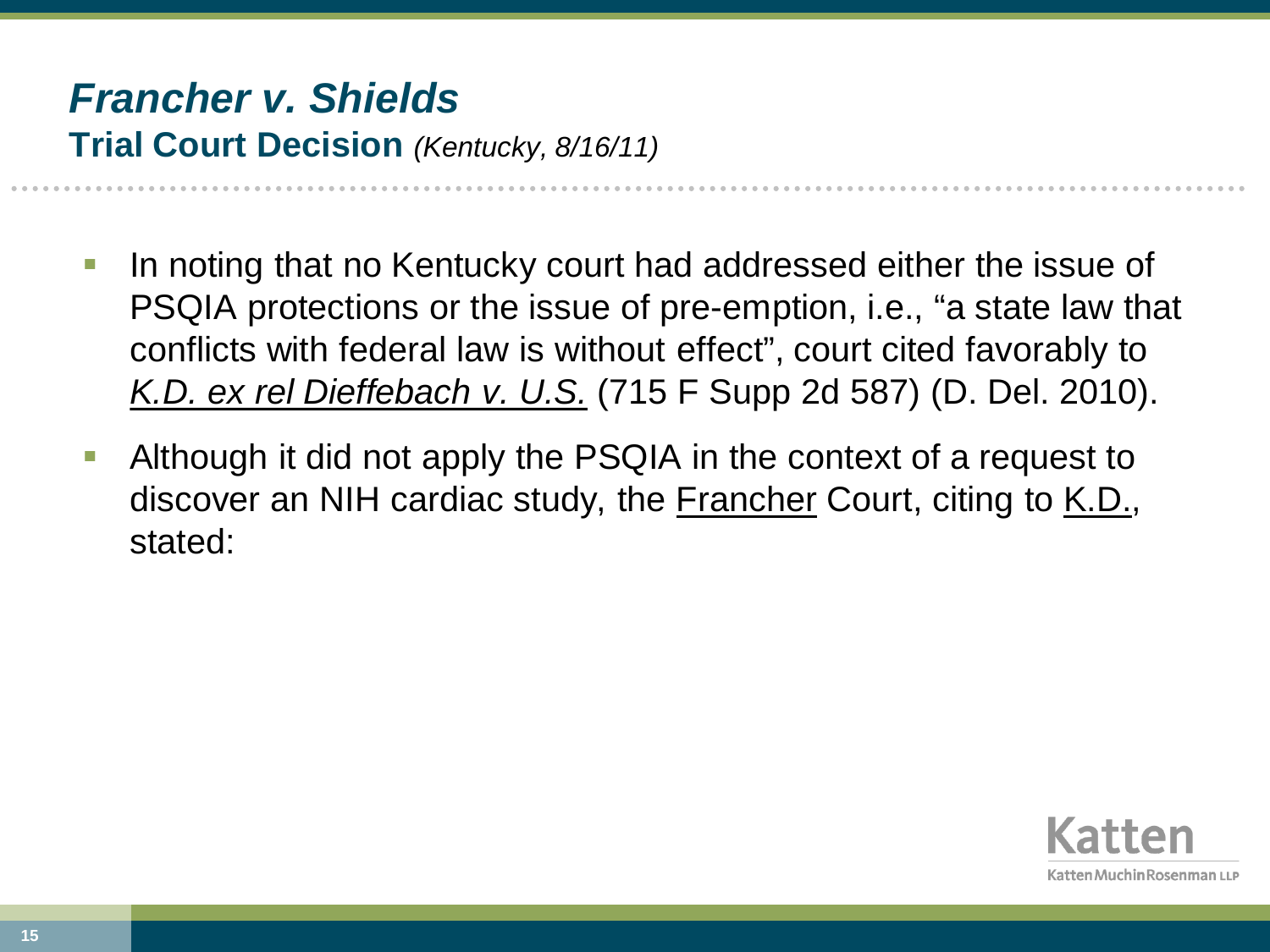• "The Court then went on to discuss the Patent Safety Quality improvement Act of 2005. The Court noted that the Act, 'announces a more general approval of the medical peer review process and more sweeping evidentiary protections for materials used therein', and then concluded that, since the same type of peer review system was in place at the National Institutes of Health, the privilege should apply to protect data from discovery."

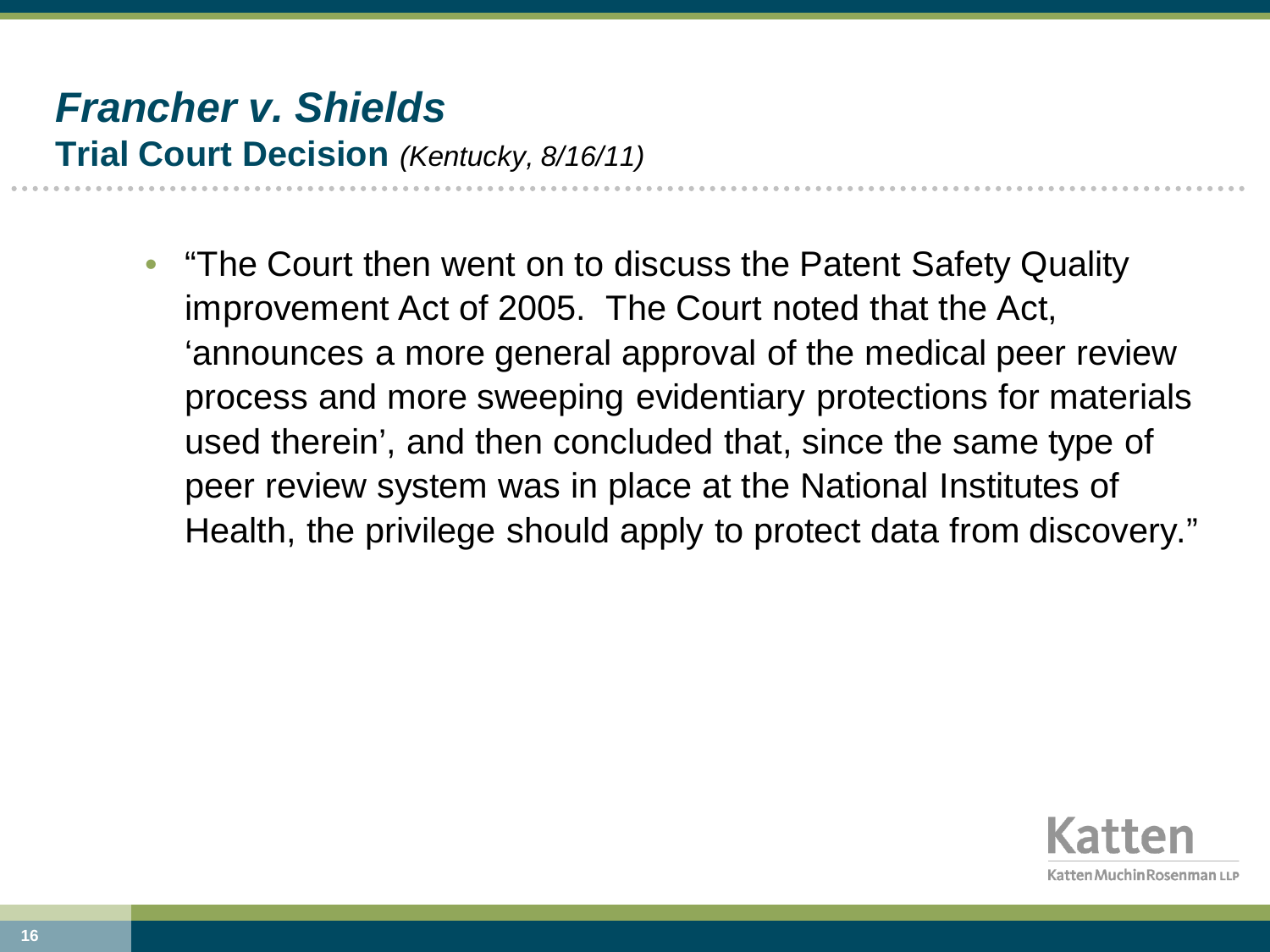Regarding the issue of pre-emption, the Court identified the Senate's intent under the PSQIA to move beyond blame and punishment relating to health care errors and instead to encourage a "culture of safety" by providing broad confidentiality and privilege protections.

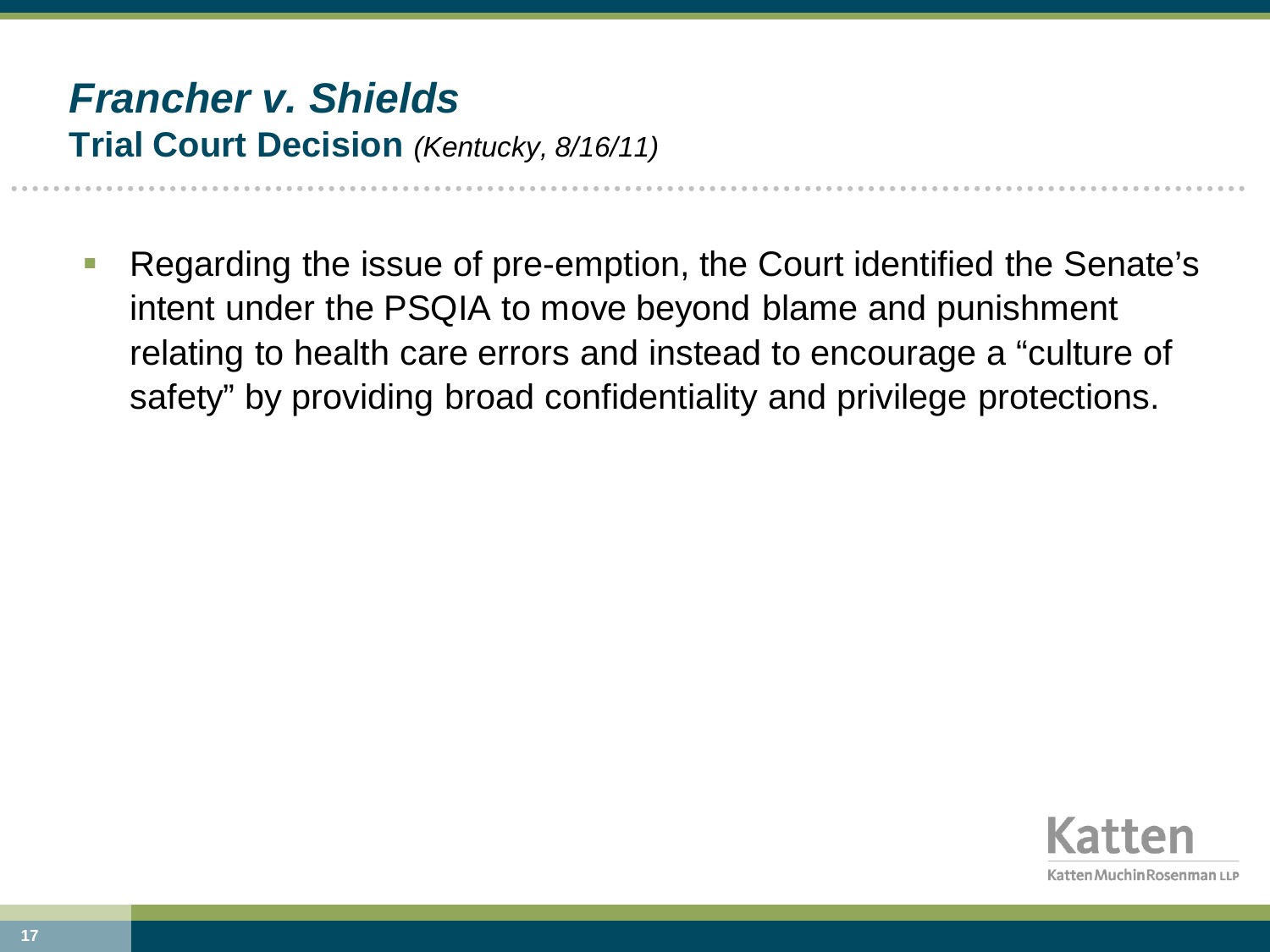- "Thus, there is a clear statement of a Congressional intent that such communications be protected in order to foster openness in the interest of improved patient safety. The court therefore finds that the area has been preempted by federal law."
- In addressing Section 3.20, Subsection 2(B)(iii)(A), which defines "patient safety work product," and would seem to allow for the discovery of PSWP in a "criminal, civil or administrative proceeding", the court determined that such discovery "could have a chilling effect on accurate reporting of such events."

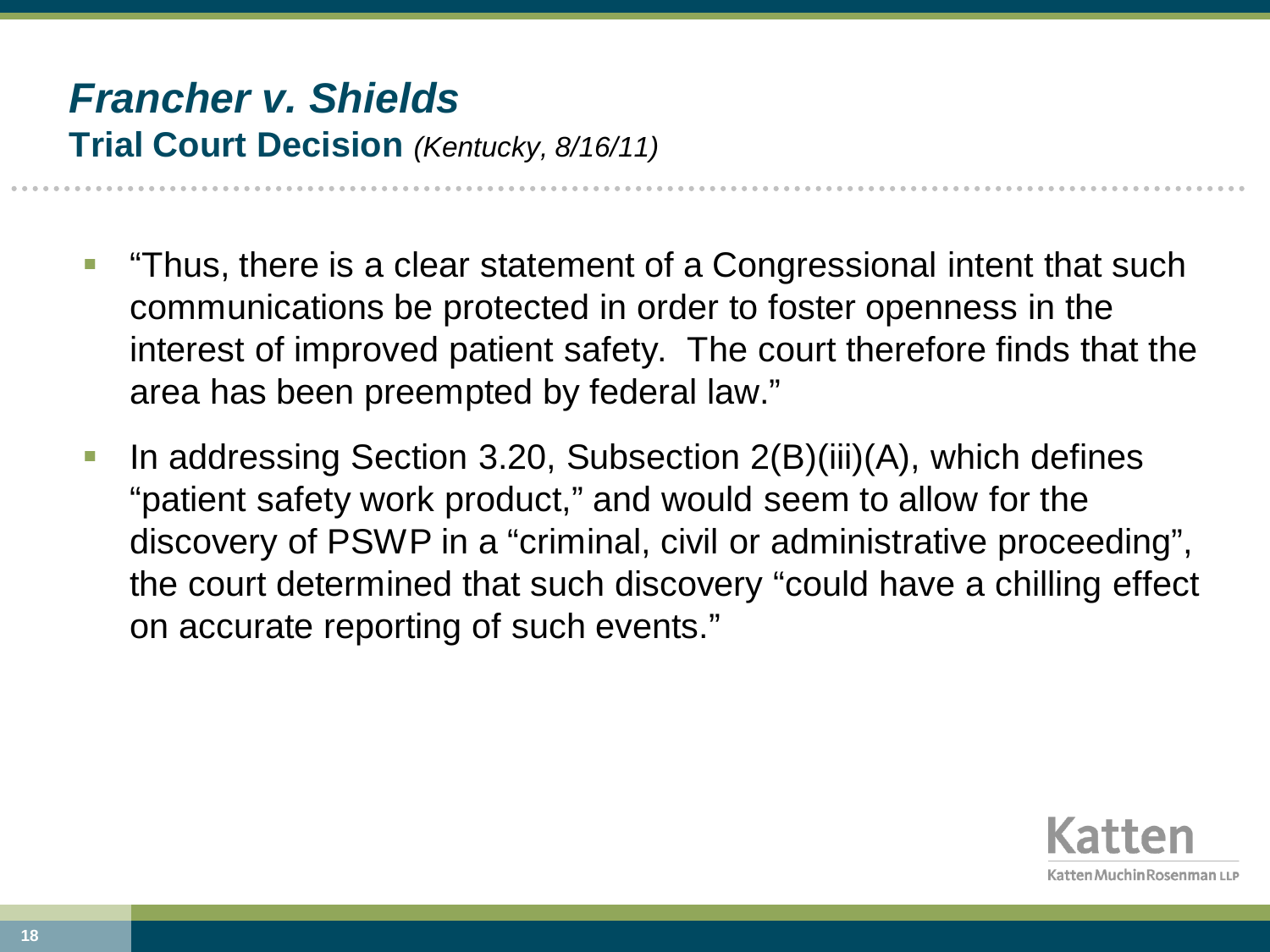# *Francher v. Shields*

**Trial Court Decision** *(Kentucky, 8/16/11)*

- Court fails to note that this section only applies to information that is not PSWP.
- Court further noted that the underlying facts, (such as a medical record) are not protected and can be given to an expert for analysis.
- **That this information is submitted to other entities, such as the Joint** Commission was "not dispositive."
- Court granted a protective order "as to the sentinel event and root cause analysis materials reported to its patient safety organization as well as its policies and procedures."

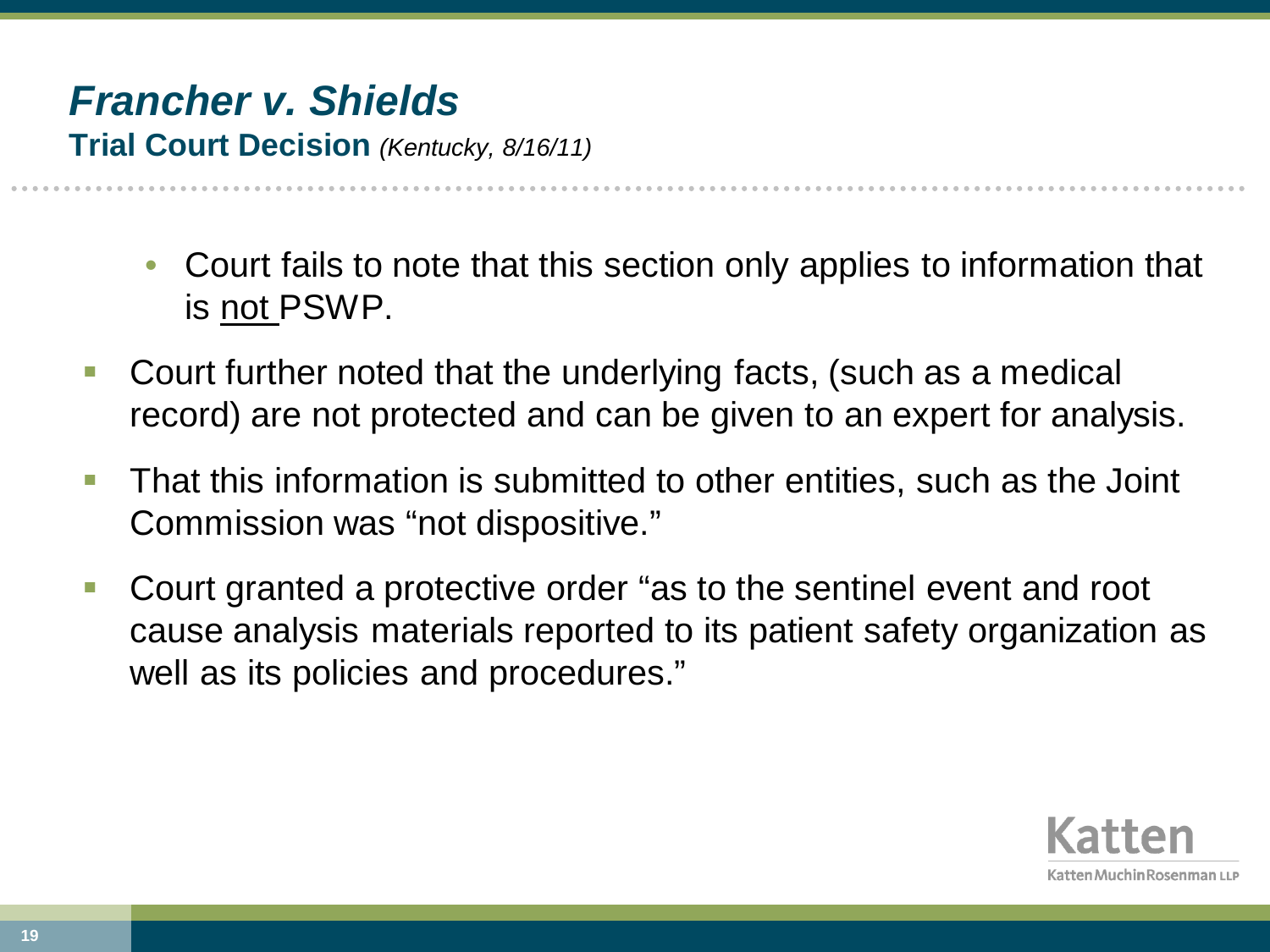## *Horwath v. Iasis Healthcare Holdings, Inc.* **Circuit Court, Trial Court Decision** (Florida 10/16/12)

- Plaintiff in medical malpractice case filed a Motion to Compel discovery of records "related to adverse medical incidents occurring in the care and treatment" of the plaintiff.
- In an affidavit, defendant argued that the only relevant incident report was a STARS report which it claimed was patient safety work product under the PSA and therefore protected from discovery.
- Defendant also argued that PSA pre-empted Amendment 7 to the Florida constitution which essentially eliminated the previous state peer review confidentiality statute.

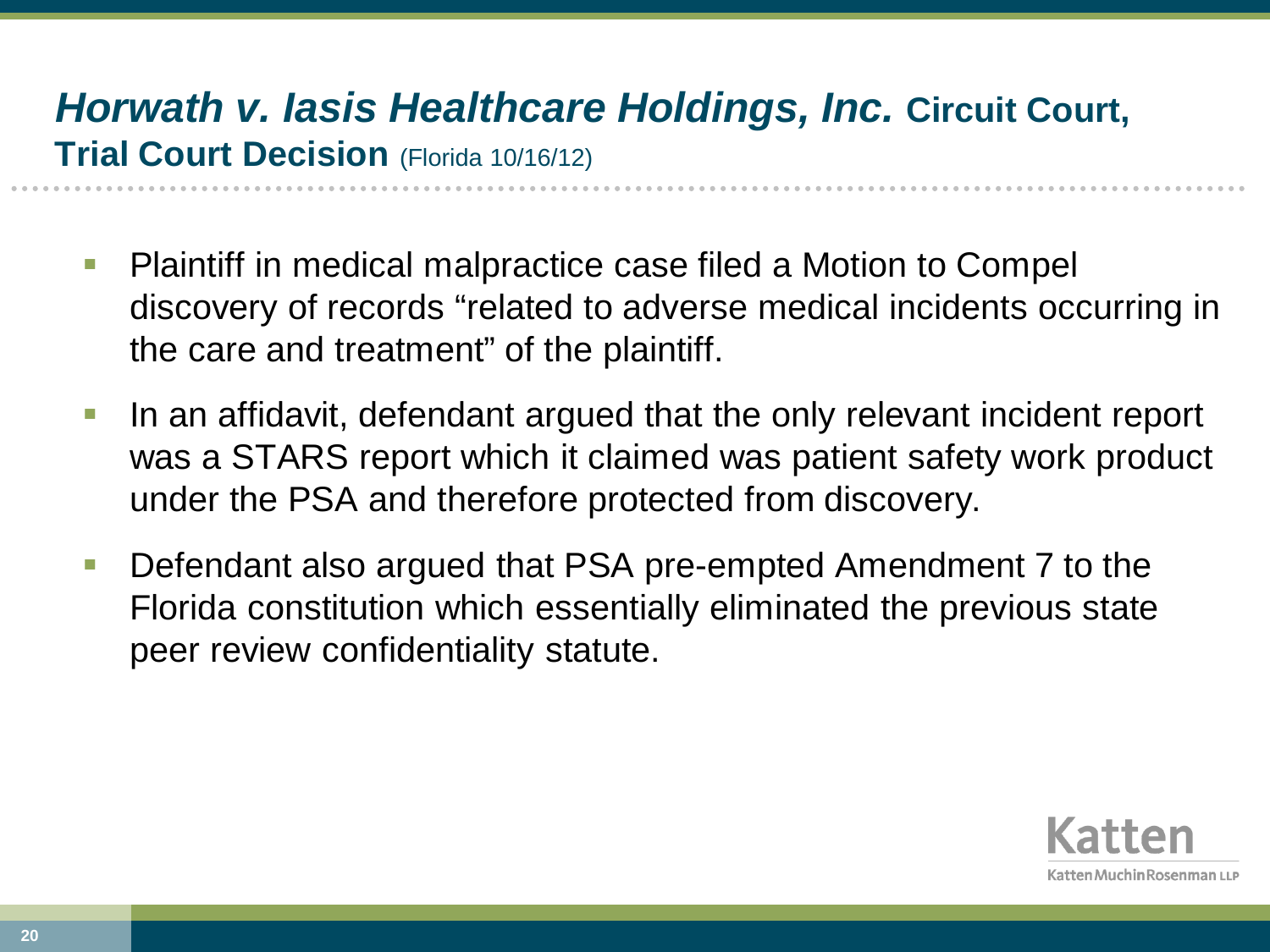#### *Horwath v. Iasis Healthcare Holdings, Inc.* **Circuit Court, Trial Court Decision** (Florida 10/16/12)

- Trial court, relying on the Walgreens and KD ex rel. Dieffebach decisions and citing the PSA, determined that the incident report was PSWP which was transferred "to a PSO or PSO-type organization".
- Court also held that Amendment 7 was "expressly preempted" and "impliedly preempted" By the PSO and therefore both the incident record and the report was not discoverable. Motion to compel was denied.

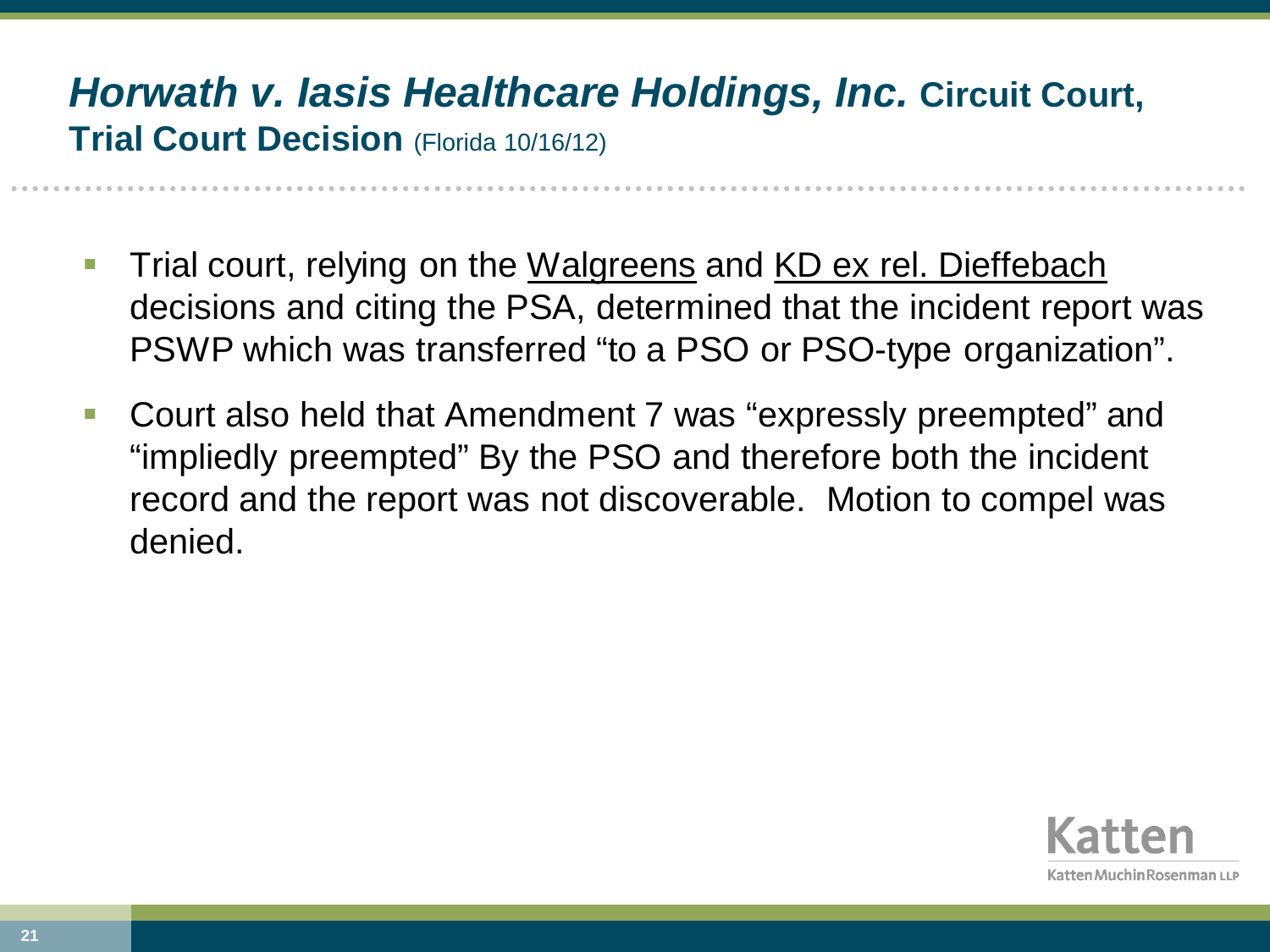### *Tibbs v. Bunnell; Norton v. Cunningham*  **Supreme Court of Kentucky – Pending** *(2012)*

- Both cases involve medical malpractice actions in which the plaintiffs sought to discover incident reports, patient safety and quality improvement reports and peer review information.
- Each of the defendants refused to turn over the requested materials arguing that they had been collected as part of their respective PSEDS for the purpose of reporting to a PSO.
- **Trial court in each case ordered the production of the requested** documents and the defendants filed a writ of prohibition with the Kentucky Court of Appeals.

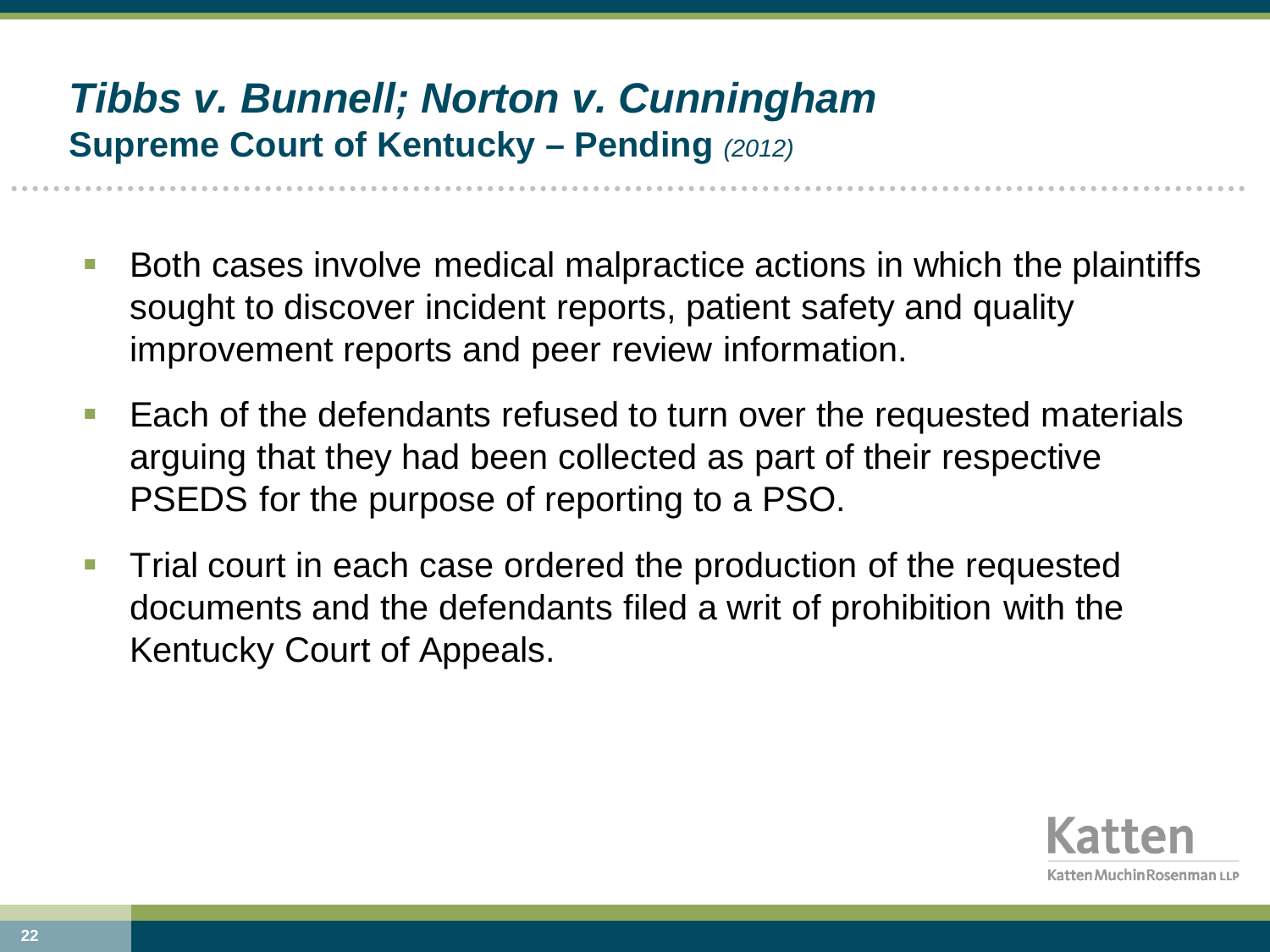#### *Tibbs v. Bunnell; Norton v. Cunningham*  **Supreme Court of Kentucky – Pending** *(2012)*

- **The Court, in nearly identical decisions, ruled that:** 
	- The Patient Safety Act pre-empted Kentucky state law.
	- BUT, the scope of protection under the PSA extended only to documents that "contain self-examining analysis". In other words, only those materials prepared by the actual treatment provider would be protected.
- Both hospitals filed an appeal as a matter of right to the Supreme Court of Kentucky
- Cases were assigned in February, 2013 but decision still pending.

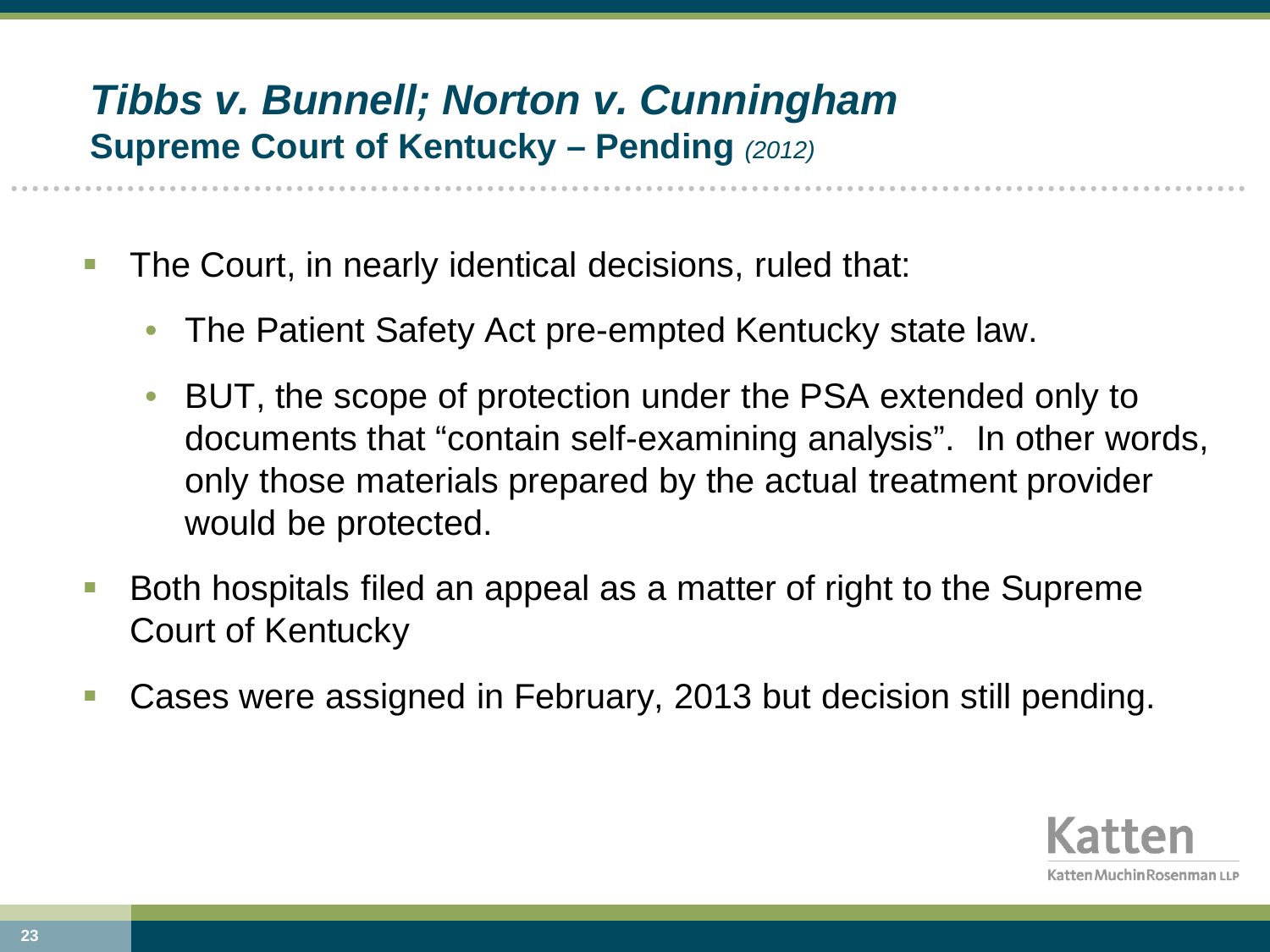### *Tibbs v. Bunnell; Norton v. Cunningham*  **Supreme Court of Kentucky – Pending** *(2012)*

- **Norton Hospital deemed moot in October by the Court because** underlying med mal case resolved in Hospital's favor and plaintiff did not appeal.
- Amicus curie briefs submitted and parties included AHA, AMA, The Joint Commission and approximately forty other parties.

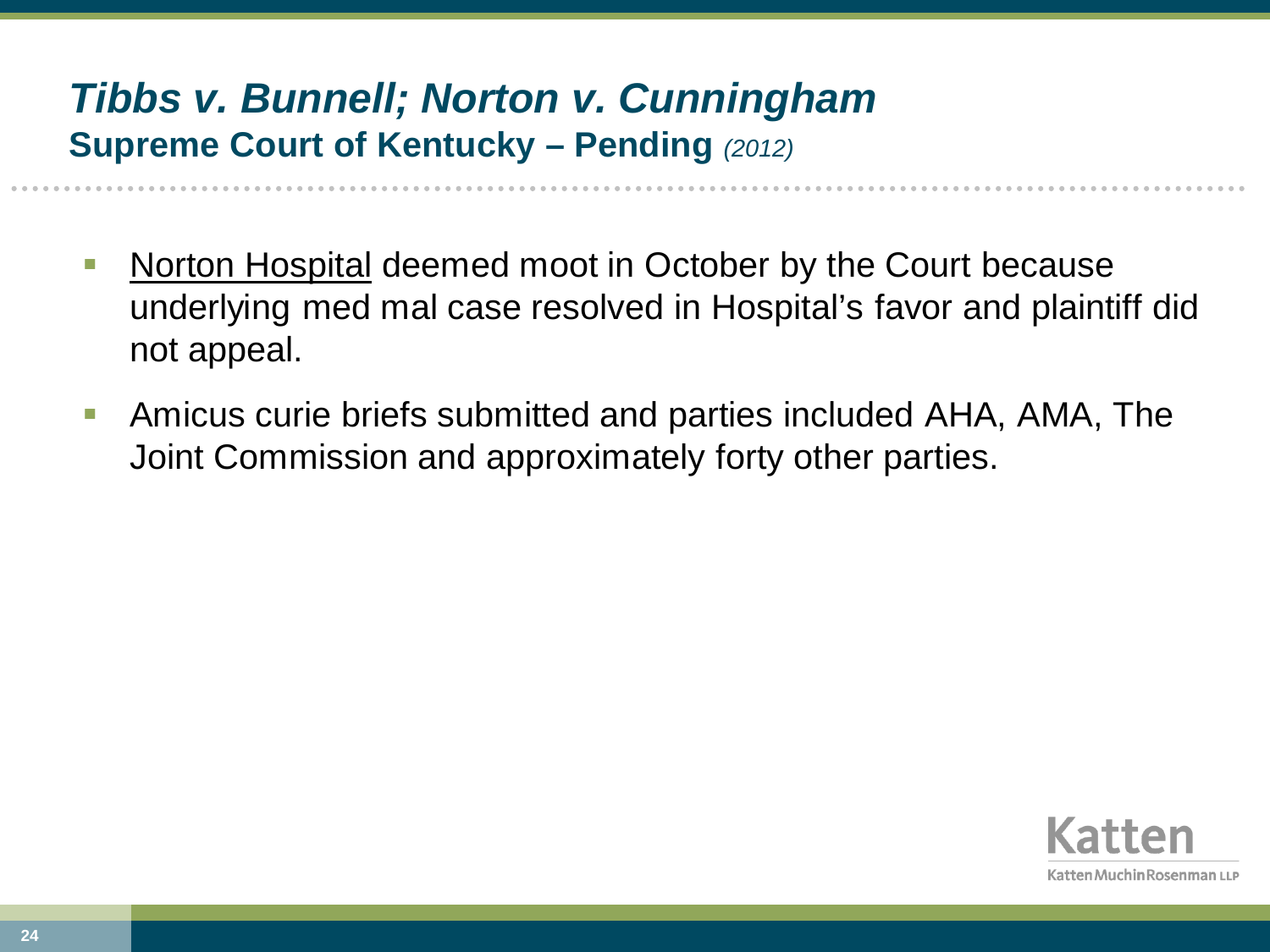# **Lessons Learned and Questions Raised**

- Most plaintiffs/agencies will make the following types of challenges in seeking access to claimed PSWP:
	- Did the provider and PSO each establish a PSES?
	- Was the information sought identified by the provider/PSO as part of the PSES?
	- Was it actually collected and either physically, electronically or functionally reported? What evidence/documentation?
		- − Plaintiff will seek to discover your PSES and documentation policies.
		- − Contrary to the court's comments in Francher, policies and procedures probably are discoverable.

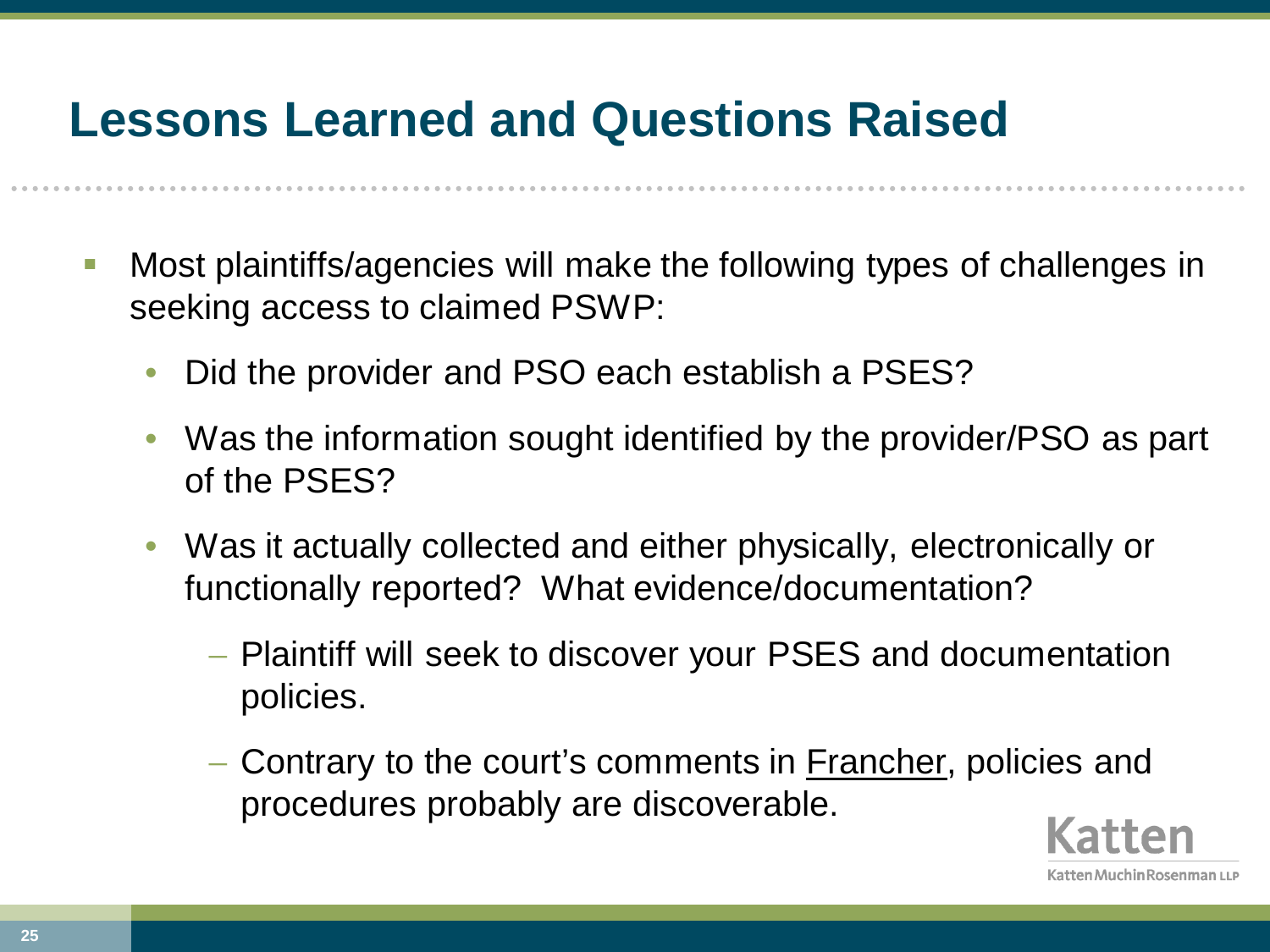# **Lessons Learned and Questions Raised**

- If not yet reported, what is the justification for not doing so? How long has information been held? Does the PSES policy reflect practice or standard for retention?
- Has information been dropped out?
- Is it eligible for protection?
- Has it been collected or used for another purpose?
- Was it subject to mandatory reporting? Will use for "any" other purposes result in loss of protection?
	- − May be protected under state law.
- What was the date it was collected as compared to date on which provider evidenced intent to participate in a PSO and how was this documented?
	- − Contract?
	- − Resolution?